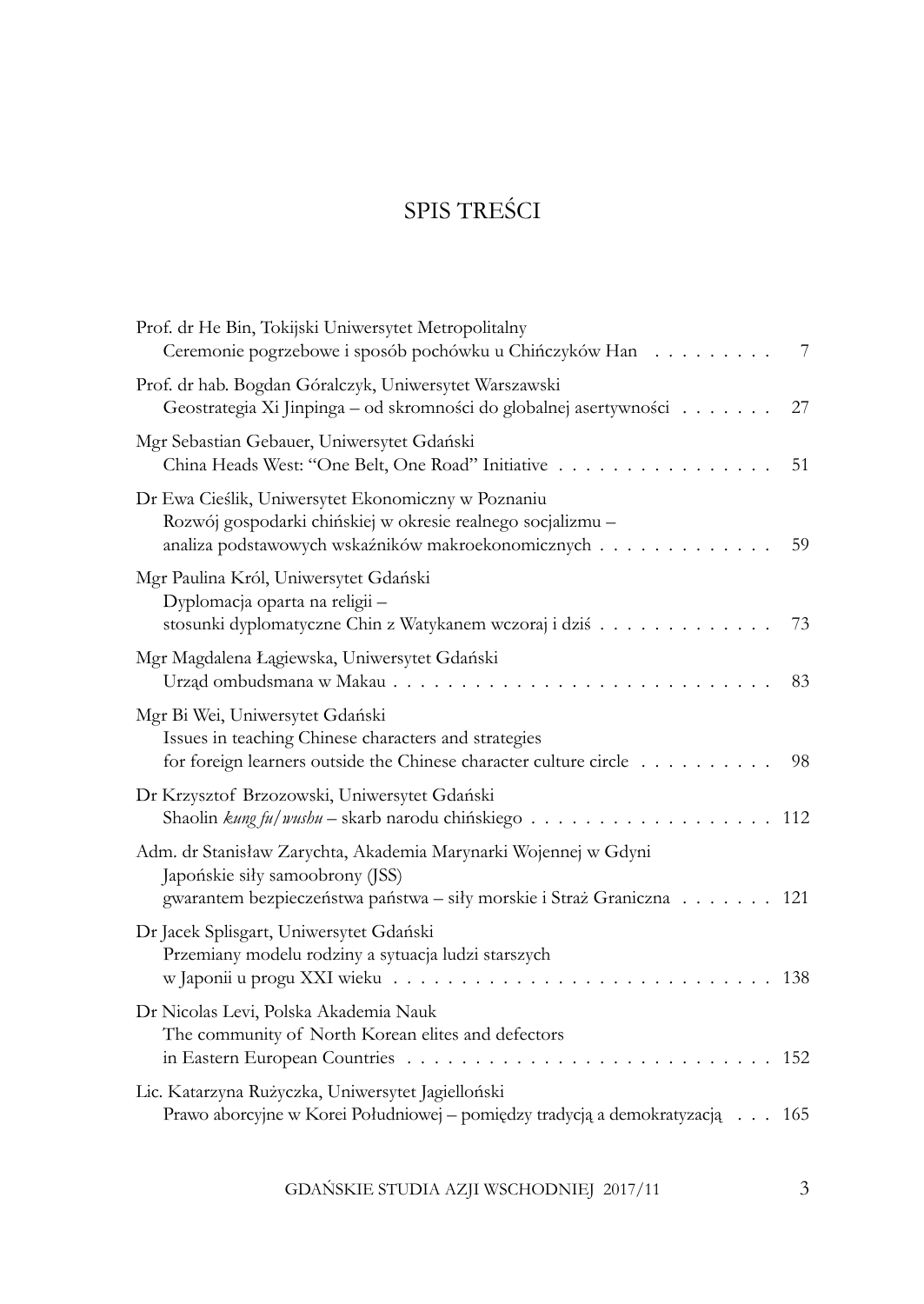| Mgr Georgii Sibirtsev, Państwowy Uniwersytet w Woroneżu           |  |
|-------------------------------------------------------------------|--|
| The "Far Eastern Hectare" federal act as the means                |  |
| of reducing the decline in the population                         |  |
| of the Far Eastern Federal District of the Russian Federation 182 |  |

# RECENZJE

| Chi Liu, Sto niekonwencjonalnych strategii. Zasady sztuki wojennej, |  |
|---------------------------------------------------------------------|--|
| komentarzami opatrzył R.D. Sawyer, tłum. A. Romanek,                |  |
| Wydawnictwo Helion, Gliwice 2009, ss. 362 (Krzysztof Gebler) 189    |  |

## SPRAWOZDANIA

| International Cultural Exchange School, East China University<br>of Political Science and Law, 29 lutego - 1 lipca 2016 r.,<br>9 września 2016 r. – 1 stycznia 2017 r. (Monika Godecka, Natalia Ordon) 191 |
|------------------------------------------------------------------------------------------------------------------------------------------------------------------------------------------------------------|
| 2. edycja konferencji "Dzień Azji i Pacyfiku"<br>w Sejmie RP, Warszawa, 5 października 2016 r. (Magdalena Łągiewska) 192                                                                                   |
| 2. Międzynarodowa Konferencja Naukowa "The Educational Value<br>of Traditional Karate-do", Centrum Japońskich Sportów i Sztuk Walki,<br>Dojo Stara Wieś, 13 października 2016 r. (Joanna Kamień) 195       |
| Pobyt naukowy na China Youth University of Political Science w Pekinie,<br>15 października – 12 listopada 2016 r. (Anna Dobaczewska) 198                                                                   |
| Międzynarodowa Konferencja "Painting and History", Chinese Academy of Art,<br>Hangzhou, 4-5 stycznia 2017 r. (Aleksander Świeszewski) 199                                                                  |
| Działalność Centrum Studiów Azji Wschodniej Uniwersytetu Gdańskiego                                                                                                                                        |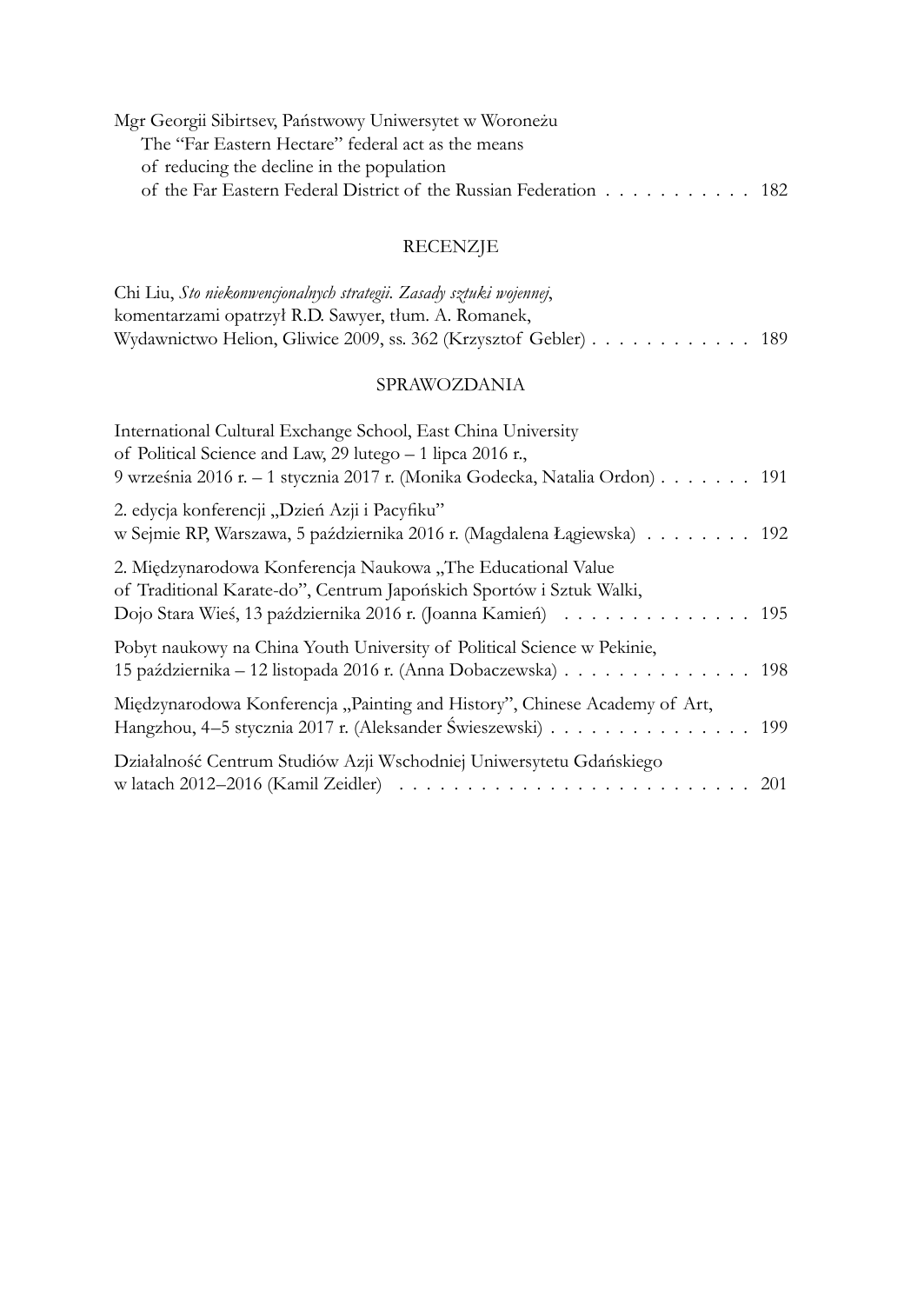# TABLE OF CONTENTS

| Prof. He Bin, Tokyo Metropolitan University<br>The Han Chinese funeral ceremonies and burial manners                                                                                          | 7   |
|-----------------------------------------------------------------------------------------------------------------------------------------------------------------------------------------------|-----|
| Prof. Bogdan Góralczyk, University of Warsaw<br>Geostrategy of Xi Jinping: from low profile to global assertiveness                                                                           | 27  |
| Sebastian Gebauer, MSc, University of Gdańsk<br>China Heads West: "One Belt, One Road" Initiative                                                                                             | 51  |
| Ewa Cieślik, PhD, Poznań University of Economics and Business<br>The development of the Chinese economy in the period of real socialism:<br>an analysis of basic macroeconomic indicators     | 59  |
| Paulina Król, MSc, University of Gdańsk<br>Religious diplomacy: China and Vatican (now and then)                                                                                              | 73  |
| Magdalena Łągiewska, MSc, University of Gdańsk<br>The ombudsman in Macau $\dots \dots \dots \dots \dots \dots \dots \dots \dots$                                                              | 83  |
| Bi Wei, MSc, University of Gdańsk<br>Issues in teaching Chinese characters and strategies<br>for foreign learners outside the Chinese character culture circle                                | 98  |
| Krzysztof Brzozowski, PhD, University of Gdańsk<br>Shaolin <i>kung fu</i> / <i>wushu</i> : a treasure of the Chinese Nation $\ldots \ldots \ldots \ldots \ldots$                              | 112 |
| Adm Stanisław Zarychta, PhD, Polish Naval Academy in Gdynia<br>The Japan Self-Defense Forces as the guarantee of safety:<br>the Navy and the Border Guard                                     | 121 |
| Jacek Splisgart, PhD, University of Gdańsk<br>Transformation of the family model and the situation<br>of elderly people in Japan at the beginning of the 21st century $\dots \dots \dots$ 138 |     |
| Nicolas Levi, PhD, Polish Academy of Sciences<br>The community of North Korean elites and defectors                                                                                           | 152 |
| Katarzyna Rużyczka, BSc, Jagiellonian University<br>Abortion law in South Korea: between tradition and democratization 165                                                                    |     |